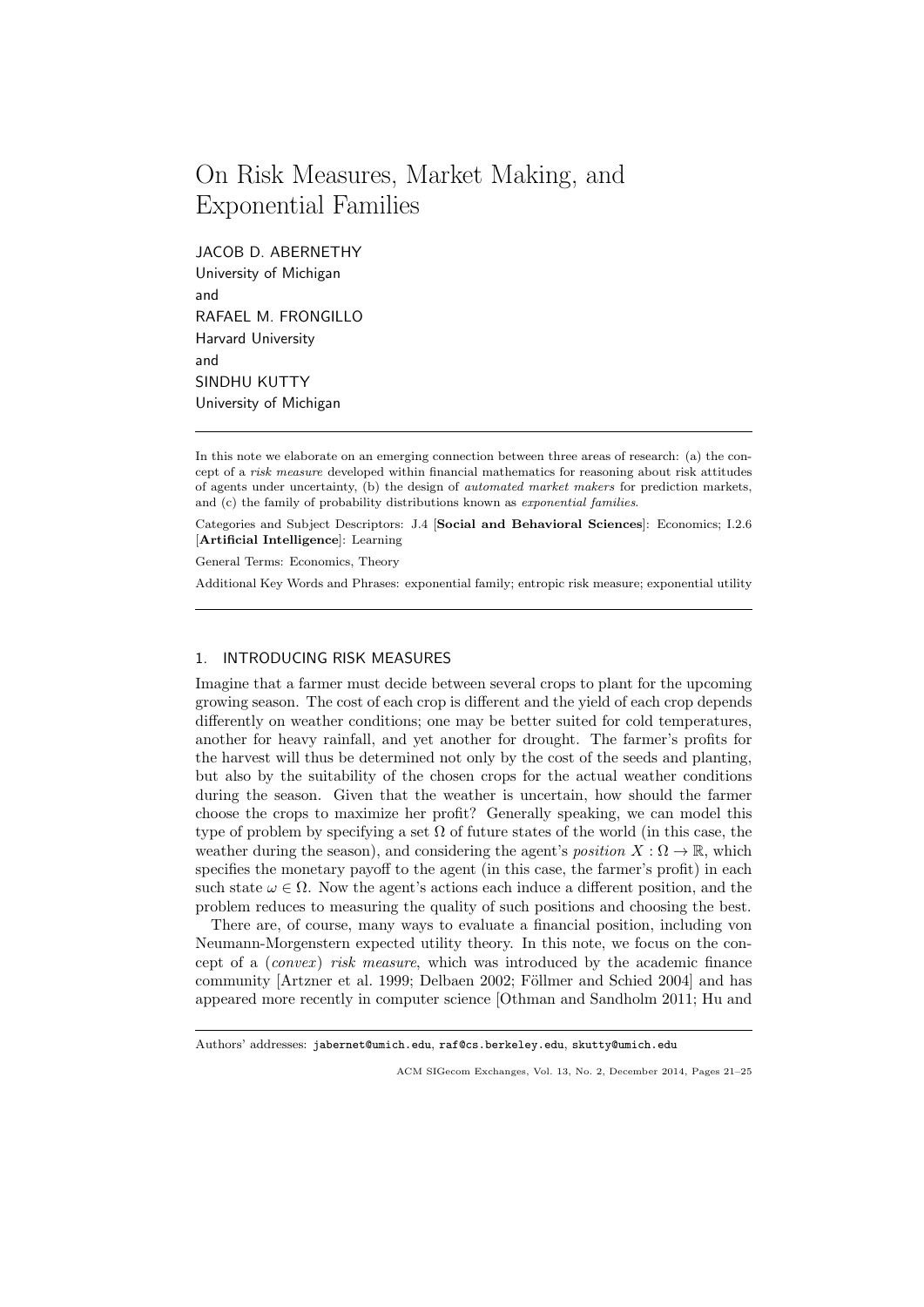#### 22 · J. Abernethy et al.

Storkey 2014]. Here, an agent chooses the position which minimizes her risk measure. In general, risk measures are convex functions of positions which satisfy certain axioms, such as monotonicity  $(X > X' \Rightarrow \rho(X) \leq \rho(X'))$  and cash invariance  $(\rho(X + c1) = \rho(X) - c$ , where 1 denotes the sure payoff of \$1). A major focus of this note will be the *entropic risk measure*; for any probability measure  $p$  over  $\Omega$ , entropic risk is given by:

$$
\rho_p(X) := \log \int_{\Omega} \exp(-X) dp \tag{1}
$$

The entropic risk measure is related to one popular measure of utility of wealth  $m$ ,  $u(m) = -\exp(-m)$ , commonly known as the *exponential utility function*. An agent holding some belief distribution p on  $\Omega$  who maximizes expected exponential utility (under p) is identical to an agent who minimizes the entropic risk  $\rho_p$ . That is, for any two positions X, X', we have that  $\mathbb{E}_p[u(X)] \geq \mathbb{E}_p[u(X')] \Longleftrightarrow \rho_p(X) \leq \rho_p(X')$ . More generally, we can always construct a risk measure from any concave utility function  $u(\cdot)$  and belief distribution p. As noted by [Föllmer and Schied 2004], we may define a risk measure  $\rho_{u,p}(X) := \inf \{m : \mathbb{E}_{\omega \sim p}[u(X(\omega) + m)] \ge u_0\}.$  That is,  $\rho_{u,p}(X)$  is the least amount of money the agent needs to maintain expected utility above some default threshold  $u_0$ , while holding position X.

It is typical to restrict the space of positions with respect to a payoff function  $\phi: \Omega \to \mathbb{R}^d$ , such that each position X under consideration can be written  $X(\omega)$  $r^{\top}\phi(\omega)$  for some  $r \in \mathbb{R}^d$ . Given a fixed  $\phi$ , we will often abuse notation and write  $\rho_p(r)$  in place of  $\rho_p(X)$  for the X defined above, and consider r to be the "compact" position. As we will see, this compact form lends itself well to the prediction market setting, where the component  $\phi_i(\cdot)$  corresponds to the payout amount for the *i*th outcome-contingent contract sold in the market. In addition, for any  $r, q \in \mathbb{R}^d$  it is convenient to define  $\rho_p(r|q) := \rho_p(r+q) - \rho_p(q)$  which may be interpreted as the *relative risk* of  $r$  given a current position  $q$ .

#### 2. MARKET MAKING IN PREDICTION MARKETS

Risk measures provide a surprisingly natural object to design a *prediction mar*ket via an automated market maker. Prediction markets facilitate aggregation of information via financial incentives, and market designers typically aim to yield accurate predictions of uncertain future events. Goods in these markets correspond to securities with payoffs contingent on some future outcome. The goal is that the prices of these securities should reflect a useful aggregate of information from market participants.

Much attention has been been given to the design of automated market makers which facilitate the market by offering to trade with any party at a given price. The task of the market maker is to adjust these prices according to demand. Various formulations of automated market makers have been proposed, such as market scoring rules [Hanson 2003], and the *constant-utility market maker* [Chen and Pennock 2007]; one that has received considerable attention is the cost function market maker [Abernethy et al. 2013; Chen and Pennock 2007]. In this framework, the market maker posesses a cost function  $C: \mathbb{R}^d \to \mathbb{R}$  and a current "liability"  $q \in \mathbb{R}^d$ ; a trader purchasing a bundle of securities  $r \in \mathbb{R}^d$  pays  $C(q+r) - C(q)$  to the market maker, who then updates the liability to  $q + r$ .

ACM SIGecom Exchanges, Vol. 13, No. 2, December 2014, Pages 21–25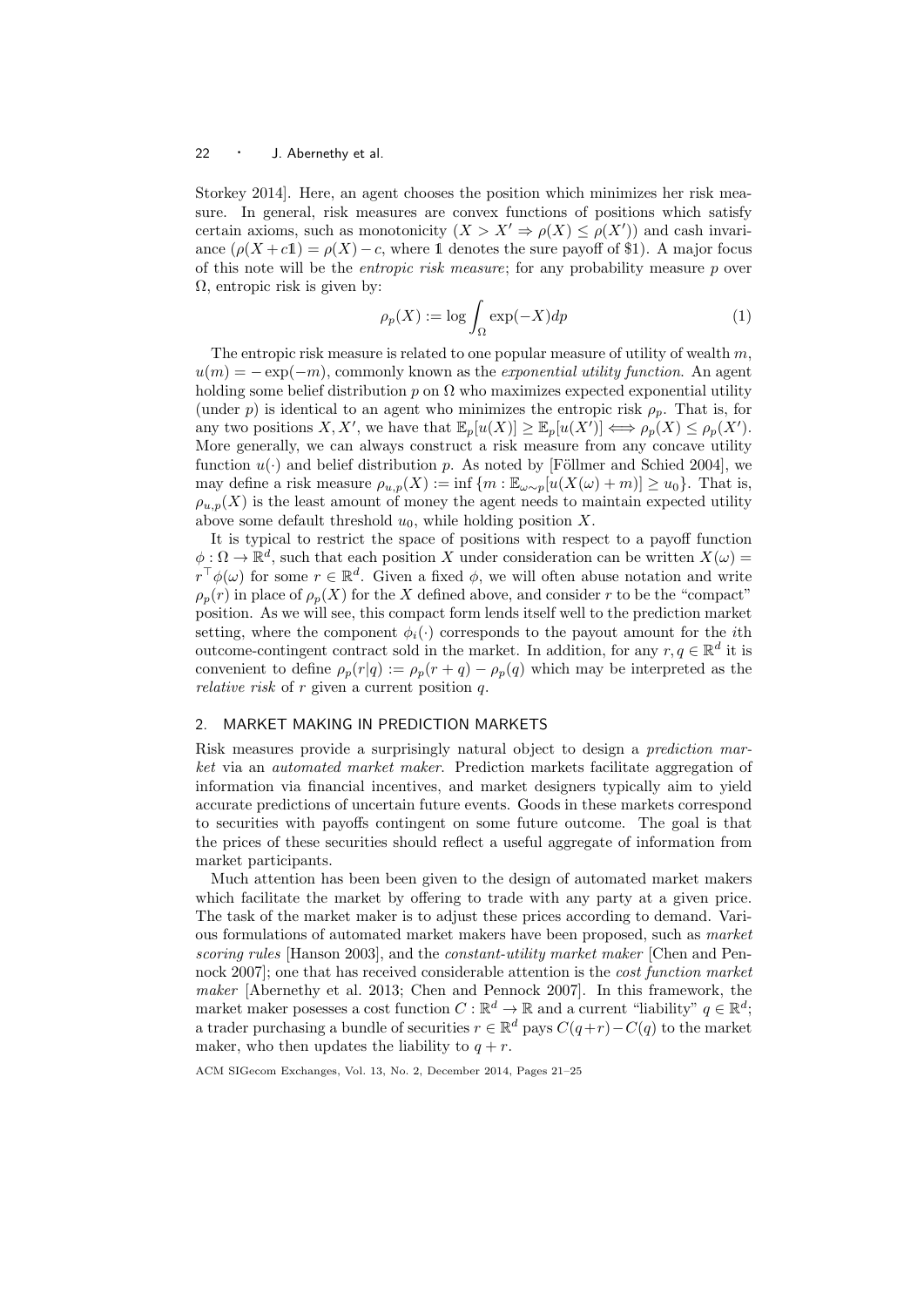In [Abernethy et al. 2013], the cost function  $C$  is required to satisfy certain axioms (e.g. no arbitrage, expressiveness), which turn out to be essentially the same axioms as those for risk measures mentioned above. Thus, we may equivalently think of the market maker as possessing a compact position  $q$  and risk measure  $\rho(q) := C(-q)$ . Then a trader wishing to purchase bundle r must pay the market maker  $\rho(q-r) - \rho(q) = \rho(-r|q)$ .<sup>1</sup> It is easy to check that this transaction leaves the market maker's risk unchanged regardless of  $r$ , via the cash-invariance principle. Finally, it is interesting to note that the constant-utility market maker of [Chen and Pennock 2007], when viewed as a risk measure, is the same as  $\rho_{u,p}$  from above.

### 3. MARKET SEMANTICS OF EXPONENTIAL FAMILY DISTRIBUTIONS

We will now switch gears to talk about a popular family of probability distributions that turn out to be naturally connected with the entropic risk measure. Given access to empirical averages of some statistics of data, a natural question to ask is if we can find a distribution whose expected statistics match these observations. Exponential family distributions arise as the unique distribution which produce the desired statistics while maximizing Shannon entropy.

Nearly all of the popular probability distributions utilized in the literature can be expressed as an exponential family, including the Gaussian, the multinomial, the Poisson, etc. Let us consider, for example, the Gaussian distribution on a real-valued variable x. If instead of the typical parameters of mean  $\mu$  and variance  $\sigma^2$ , we use the *natural* parameters  $\theta = \left(\frac{\mu}{\sigma^2}, \frac{-1}{2\sigma^2}\right)$  and we define the vector function  $\phi(x) := (x, x^2)$ , then we see that the probability density of the Gaussian can be rewritten as  $p_{\theta}(x) \propto \exp(\theta^{\top} \phi(x)).$ 

The probability density of all exponential families have a similar form, which we now describe. Given a space  $\Omega$  and any function  $\phi : \Omega \to \mathbb{R}^d$ , we can define a probability density for every parameter vector  $\theta$  in some feasible set  $\Theta$  as

$$
p_{\theta}(\omega) := \exp(\theta^{\top} \phi(\omega) - A(\theta)) \quad \text{where} \quad A(\theta) := \log \int_{\Omega} \exp(\theta^{\top} \phi(\omega)) d\nu. \tag{2}
$$

The function  $A(\cdot)$  is the normalization factor and is commonly known as the *log* partition function. It may not be lost on the reader that the definition of  $A(\cdot)$ is conspicuously similar to the entropic risk defined in (1). Indeed, recent work [Abernethy et al. 2014; Frongillo 2013] has explored an alternative semantic interpretation of the exponential family framework: one can design a market maker by using the log partition function  $A(\cdot)$  as a cost function (equivalently, risk measure). That is, we can imagine a market maker selling d reference securities which pay out according to function  $\phi(\omega) \in \mathbb{R}^d$  upon observing the outcome  $\omega$ . The market maker can interpret its position q as a vector of natural parameters  $\theta$ , so that when traders request to purchase a share bundle  $r \in \mathbb{R}^d$ , the market maker charges the trader  $A(\theta + r) - A(\theta)$  and, for outcome  $\omega$ , pays the trader  $r^{\top}\phi(\omega)$ .

This characterization of the exponential family distribution with market semantics gives rise to a number of nice interpretations:

(1) Given the market maker's position  $\theta$ , the "market prices" of the d securities announced by the market maker are identical to the mean parameters of  $p_{\theta}$ <sup>2</sup>.

<sup>&</sup>lt;sup>1</sup>Note the change of sign, as risk measures deal with gains whereas cost functions deal with losses. <sup>2</sup>The mean parameters of a distribution p are defined as  $\mu_{\theta} := \mathbb{E}_{\omega \sim p}[\phi(\omega)].$ 

ACM SIGecom Exchanges, Vol. 13, No. 2, December 2014, Pages 21–25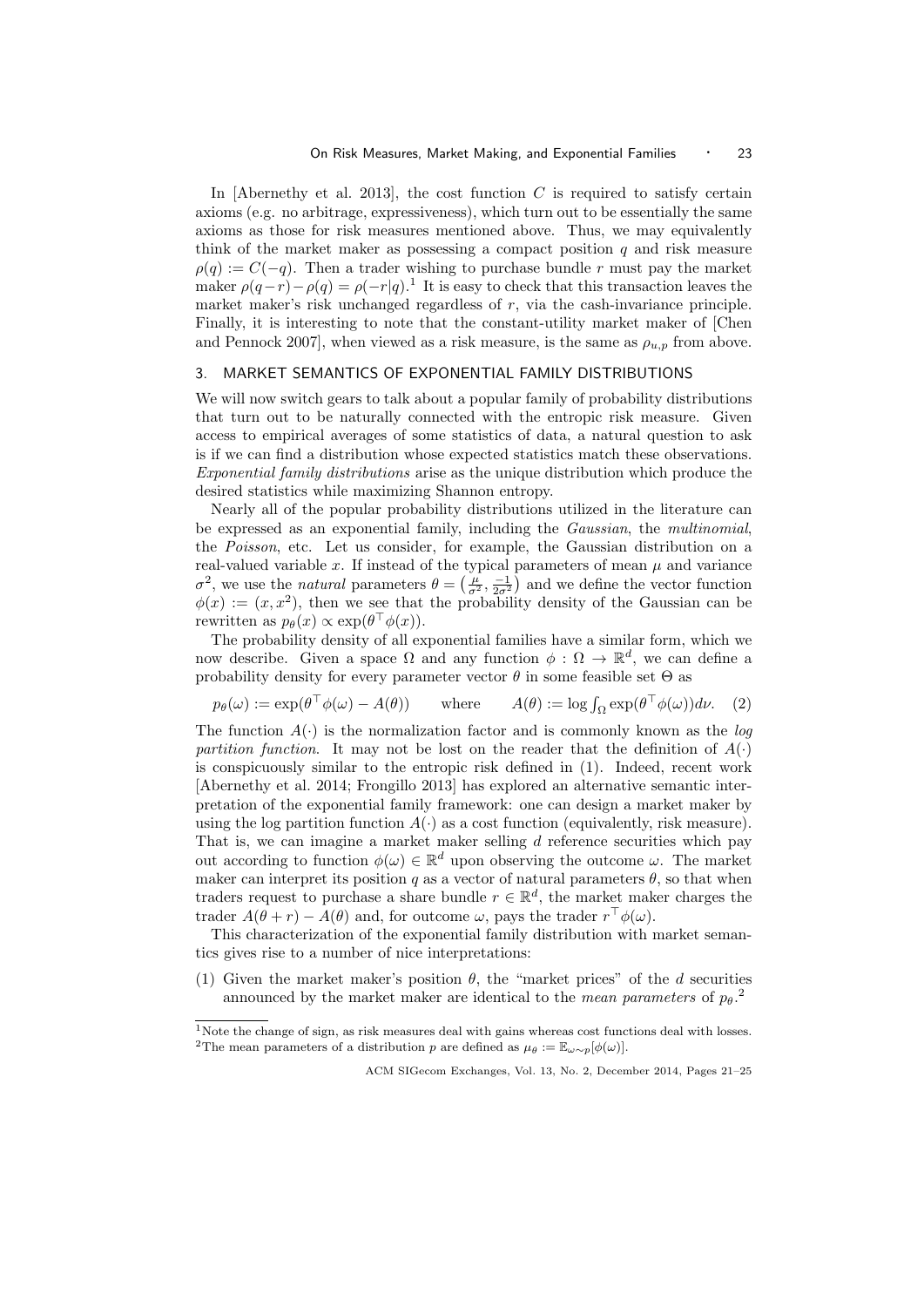- 24 · J. Abernethy et al.
- (2) We can view the market as simply updating its belief according to new information (i.e. trade), or we can alternatively view the market maker as simply maintaining constant risk according to the entropic risk measure.
- (3) We can imagine a trader in this market, with some initial belief  $p_{\theta}$ , who trades to minimize the entropic risk measure  $\rho_{p\theta}(\cdot)$ ; as mentioned, this is equivalent to the trader maximizing the expected exponential utility. When the trader invests in a set of shares r, this will clearly affect future investment decisions. But the effect on the trader has two potential interpretations: (i) the agent updates the risk measure to  $\rho_{p_\theta}(\cdot|r)$  or (ii) the agent replaces the original belief  $p_\theta$  with an updated belief  $p_{\theta+r}$ . Indeed, the risk measure  $\rho_{p_\theta}(\cdot|r)$  is *identical* to  $\rho_{p_{\theta+r}}(\cdot)$ , suggesting that one's portfolio and one's belief parameters are interchangeable quantities within this market framework.
- (4) We can imagine a trader who knows the true distribution  $p^*$ , and that  $p^* = p_\theta$  is a member of the exponential family. If the market maker's position is currently  $\theta$ , then the trader has the potential to earn expected profit in the amount of  $D_A(\theta, \hat{\theta}) = \text{KL}(p_{\hat{\theta}} || p_{\theta})$ , the Kullback-Leibler divergence between  $p_{\hat{\theta}}$  and  $p_{\theta}$ . The trader achieves this by purchasing  $\hat{\theta} - \theta$  shares.

It is worth noting that many of the above properties hold more generally for other distribution families, in particular the class of *generalized exponential families*.<sup>4</sup>

#### 4. INFORMATION AGGREGATION IN PREDICTION MARKETS

A central thread of research in the prediction market literature seeks to understand how the market aggregates the information of its participants. Results in this vein depend heavily on the equilibrium concept used, as well as how trader behavior is modeled. Many existing results show natural aggregation properties of the market prices, or equivalently, mean parameters [Wolfers and Zitzewitz 2006; Othman and Sandholm 2010; Frongillo et al. 2012]. Here we will present aggregation results which operate in the *share space*, or equivalently, in the natural parameters.

Consider a market marker with cost function based on the log partition function (2) as described above. Assuming that traders in this market wish to maximize expected utility with respect to their beliefs, we seek to characterize the market equilibrium, which we define to be the final market state after which no trader wishes to continue trading. It was shown by [Abernethy et al. 2014] that, when each trader i has exponential utility with risk tolerance parameter  $b_i$  and exponential-family belief parameters  $\hat{\theta}_i$ , the market equilibrium becomes

$$
\theta_{\text{final}} = \theta_{\text{init}} + \sum_{j=1}^{n} \delta_j = \frac{\theta_{\text{init}} + \sum_{i=1}^{n} b_i \hat{\theta}_i}{1 + \sum_{i=1}^{n} b_i},
$$
\n(3)

where  $\delta_i$  are trader i's security purchases and  $\theta_{\text{init}}$  is the initial market state. In other words, the equilibrium state is a risk-tolerance-weighted average of the natural parameters of the traders and the market maker, with the more risk tolerant traders taking on proportionally more of the final position.

<sup>&</sup>lt;sup>3</sup>The notation  $D_f(x, y)$  refers to the *Bregman divergence* defined as  $f(x) - f(y) - \nabla f(y)^\top (x - y)$ . <sup>4</sup>Introduced by [Grünwald and Dawid 2004], these families are maximum-entropy distributions for entropy functions other than Shannon entropy. For details, see [Frongillo 2013, Chap. 4.3].

ACM SIGecom Exchanges, Vol. 13, No. 2, December 2014, Pages 21–25